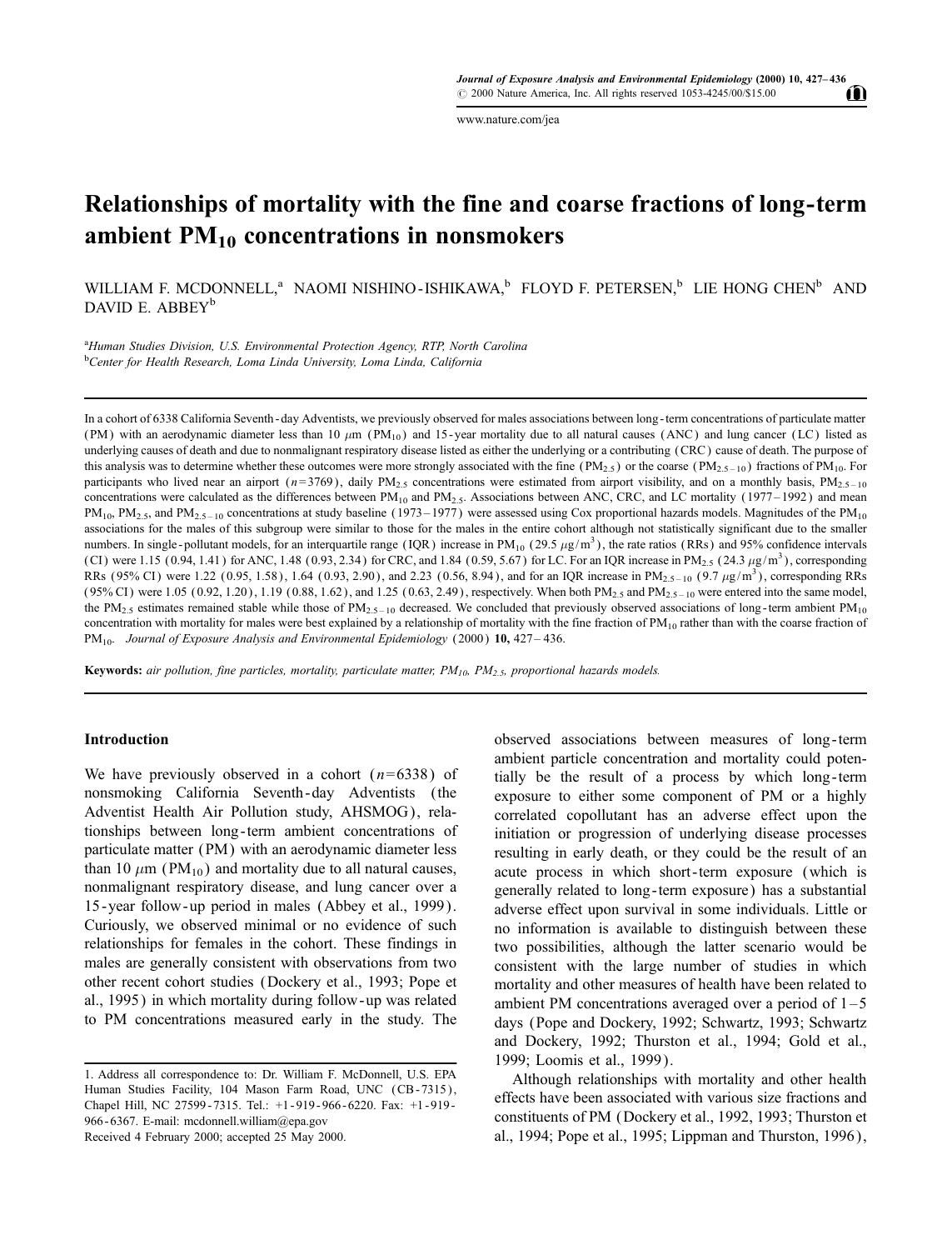much recent attention has been focused upon the role of the smaller combustion-generated particles as being responsible for the observed relationships. Airborne PM is comprised of a large number of compounds and associated with a number of other compounds often produced by the same processes by which PM is produced. Consequently, no consensus has been reached as to which component( $s$ ) or characteristic(s) or closely associated pollutant(s) of PM is responsible for the observed associations of mortality with either short-term or long-term exposures. Factors contributing to this uncertainty include the general lack of available exposure data for the various components/ characteristics/copollutants of PM for epidemiologic studies, an inability to separate the effects of closely related substances, and the lack of widely accepted mechanistic and toxicologic models for PM-induced mortality.

For a subset of the AHSMOG cohort, however, estimates of the ambient concentrations of the fine  $(PM_{2.5})$  and coarse ( $PM_{2,5-10}$ ) fractions of  $PM_{10}$  can be derived, and estimates of other ambient air pollutants are also available. We thus have the opportunity to contribute information on the relative roles that two nominal size fractions of  $PM_{10}$ play in the previously observed mortality– $PM_{10}$  relationships in this California-based cohort while controlling for the effects of other routinely monitored pollutants. The specific purpose of this analysis was to determine whether mortality is more closely related to  $PM_{2.5}$  or to  $PM_{2.5-10}$ . Using a subset of the above-mentioned cohort, we found that mortality for males was generally more closely related to  $PM_{2.5}$  than to  $PM_{2.5-10}$ . A secondary purpose of this analysis was to investigate the relative contributions to mortality of recent and long-term ambient PM concentrations.

# **Methods**

# **Study Population**

A cohort of nonsmoking, California Seventh-day Adventists was recruited in 1977 to participate in the AHSMOG study of the health effects of long-term air pollution exposure. Details of recruitment and follow-up of this cohort have been previously published (Hodgkin et al., 1984; Abbey et al., 1993). Abbey et al. (1999) recently evaluated the relationship between mortality in that cohort and long-term  $PM_{10}$  concentrations. In the current analysis we evaluate the relationships of mortality to  $PM_{2.5}$  and  $PM_{2.5-10}$  for the subgroup of the original participants with available  $PM_{2.5}$  data. Participants included in the current analysis were white, non-Hispanic, 27 years of age or older in 1977, and lived within an airshed adjacent to one of nine airports located throughout California for 80% of the months during the study baseline period (1973–1977). Throughout this manuscript we refer to this subset  $(n=1347 \text{ males}, 2422 \text{ females})$  as the airport cohort.

Participants completed detailed questionnaires in 1976 and 1977 which ascertained information on past residence and work locations; lifestyle characteristics including tobacco, alcohol, diet, exercise and education; occupational exposures; and history of selected medical conditions. Monthly residence and work locations for the period 1977– 1992 (or date of death or loss to follow-up, if earlier) were ascertained by mailed questionnaires (1987, 1992), telephone tracing, or interviewing of surrogates for deceased participants. Ninety-two  $(2.4\%)$  of the airport cohort participants were lost to follow-up.

Deaths during the follow-up period  $(1977-1992)$  were ascertained by searching the California death certificate files for the years 1977–1992 and the National Death Index files for the years  $1979-1992$  and through cohort tracing procedures including church records. We identified 943 study participants who died during this period and obtained death certificates for all. A state-certified nosologist blinded to pollutant concentration data coded each death certificate according to the Ninth Revision of the International Classification of Disease (ICD-9). For each death, the underlying cause (disease or injury that initiated events resulting in death) and contributing causes were coded.

#### **Air Pollution Estimates**

Daily estimates of ambient  $PM_{2.5}$  concentration were derived for 11 airsheds from daily measures of visibility collected at nine California airports for the years 1966– 1993 using regression equations relating  $PM_{2.5}$  and visibility. These regression equations were site- and season-specific and included an adjustment for relative humidity. They were based upon measures of visibility and  $PM_2$ , collected on the same days during the years 1979– 1993. Details and evaluation of the precision of these methods can be found in Abbey et al. (1995b). For each individual, monthly average PM<sub>2.5</sub> concentrations were calculated as the means of the daily ambient  $PM_{2.5}$  estimates for the airshed in which the participant resided. Any month with nonmissing  $PM_{2.5}$  estimates for more than 75% of the days was considered to have valid data. The mean distance of participant residences from the nearest airport varied from 8.6 to 31.8 km across airports, and the maximum distance for individual participants varied from 16.4 to 63.2 km (Abbey et al., 1995b). In a separate analysis,  $PM_{2.5}$ concentrations adjusted for the amount of time reportedly spent outdoors at baseline were calculated using an indoor/ outdoor ratio of 0.80 (Winer et al., 1989).

Estimates of monthly ambient air pollutant concentrations were formed for study participants for ozone  $(O_3)$ , sulfur dioxide  $(SO_2)$ , and nitrogen dioxide  $(NO_2)$  for the period 1966–1992, for  $PM_{10}$  for the years 1973–1992, and for suspended sulfates  $(SO<sub>4</sub>)$  for the period 1977–1992 by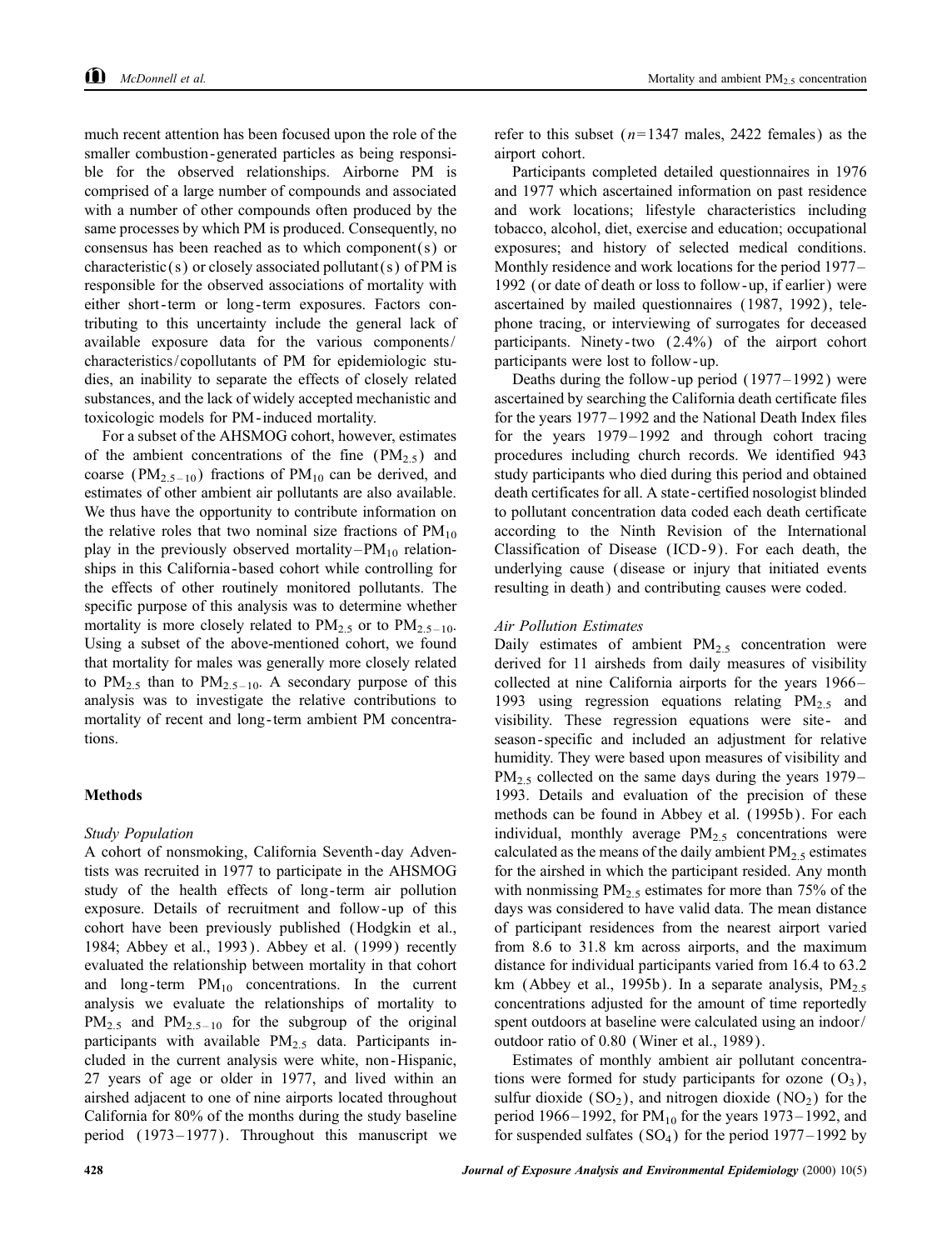interpolating measures from fixed site monitoring stations maintained by the California Air Resources Board to zip code centroids of home and work locations for each participant. Details of these methods have been published elsewhere (Abbey et al., 1991, 1995a). For the years prior  $(1973-1986)$  to routine measurement of PM<sub>10</sub>, concentrations of  $PM_{10}$  were estimated using site- and seasonspecific regressions based on total suspended PM (Abbey et al., 1995a). Monthly estimates of  $PM_{2.5-10}$  were calculated for each volunteer as the monthly mean  $PM_{10}$  value minus the monthly mean  $PM_{2.5}$  value.

# Statistical Analysis

Gender-specific adjusted mortality rate ratios (RRs) were estimated using Cox regression models (Kleinbaum, 1996) for the three outcomes which we previously identified to be related to ambient  $PM_{10}$  concentrations. These were mortality due to all natural causes (ANC, ICD-9: 001-799) and to lung cancer (LC, ICD-9: 162) listed as the underlying cause of death and to nonmalignant respiratory disease (ICD-9:  $460-519$ ) listed as either the underlying or a contributing cause of death (CRC). Model structure and covariates for each outcome are those which were previously identified in the larger cohort (Abbey et al., 1999). Briefly, in that earlier work, a large number of characteristics which might be predictors of mortality or effect modifiers of the mortality– $PM_{10}$  relationship were considered for inclusion in the models. Any factor whose inclusion substantially changed the pollutant regression coefficient or significantly improved the fit of the model was retained as a covariate (Maldonado and Greenland, 1993). Model covariates ultimately used for each outcome are listed in the Results section of this manuscript. For CRC mortality, the data were stratified into individuals less than or equal to, and those greater than, age 65 years at baseline because the proportional hazards assumption was violated for the covariate age at baseline (Kleinbaum, 1996). A third stratum consisting of individuals over the age of 85 years at baseline was excluded from further analyses of CRC mortality because the coefficients of model variables for this stratum were dissimilar from those of the other two strata, and the number of subjects was small.

The primary analyses for this manuscript utilized mean ambient pollutant concentrations during the baseline period  $(1973-1977)$  as fixed measures of exposure. Survival times of participants who did not die were censored at the end of the follow-up period or at the time of last contact if they were lost to follow-up ( $N=92$ ). Time-on-study was used as the time variable for ANC and CRC mortality so that potential effects of short-term exposures could be better captured while age was used as the time variable for LC mortality to enhance the control of age effects (Breslow et al., 1983). The effects reported in this manuscript were generally insensitive to choice of time variable or to

stratification. The proportional hazards assumption was tested (Kleinbaum, 1996) and found to be met for all final models. Adjusted RRs were calculated and reported for increments of mean ambient pollutant concentration equal to the interquartile range (IQR) of the mean  $1973-1977$ pollutant concentration across the airport cohort. Twopollutant models, separate models for various subgroups of the sample, and models using ambient concentration adjusted for time spent outdoors were also fit to evaluate the stability of the associations.

A second set of analyses was conducted utilizing mean ambient pollutant concentration from 1973 through the time of each event (a death or censoring within the cohort) as a time-dependent measure of exposure. Survival times were censored at the earliest of end of study, time of death, time of last contact if lost to follow-up, or the date of moving from one of the airport airsheds if the participant remained outside of any study airshed for more than 9 months. The numbers of person-years of follow-up and deaths in these analyses were smaller than for the fixed exposures because a number of participants had moved away from airport areas during the follow-up period (1977–1992). Analyses for  $SO_4$ could only be conducted using these time-dependent exposure models since  $SO_4$  data were not routinely collected throughout California until 1977. Mean ambient  $SO_4$ concentrations were calculated from 1977 through the date of each event. The RRs reported for these time-dependent analyses were calculated using the same increments of exposure as were used for the time-invariant analyses.

In an attempt to separately evaluate effects of long-term exposure and those associated with more recent exposure, a short-term exposure variable was created by subtracting the mean pollutant concentration from 1973 through the date of each event from the pollutant concentration during the month preceding each event. This new variable reflects any deviation in ambient concentration during the month preceding each event from the long-term average concentration. Time-dependent models were fit using both the long- and short-term variables including a variable reflecting season of the year for outcomes with seasonal effects.

## **Results**

The baseline characteristics of the cohort (airport cohort) for which  $PM_{2.5}$  estimates for the years 1973–1977 are available are listed in Table 1. These characteristics are generally consistent with those of the larger, previously reported upon cohort (Abbey et al., 1999), suggesting that the airport cohort is representative of the larger cohort with regard to individual characteristics and ambient pollutant concentrations (Table 2). Frequency histograms of the individual mean ambient concentrations  $(1973-1977)$  of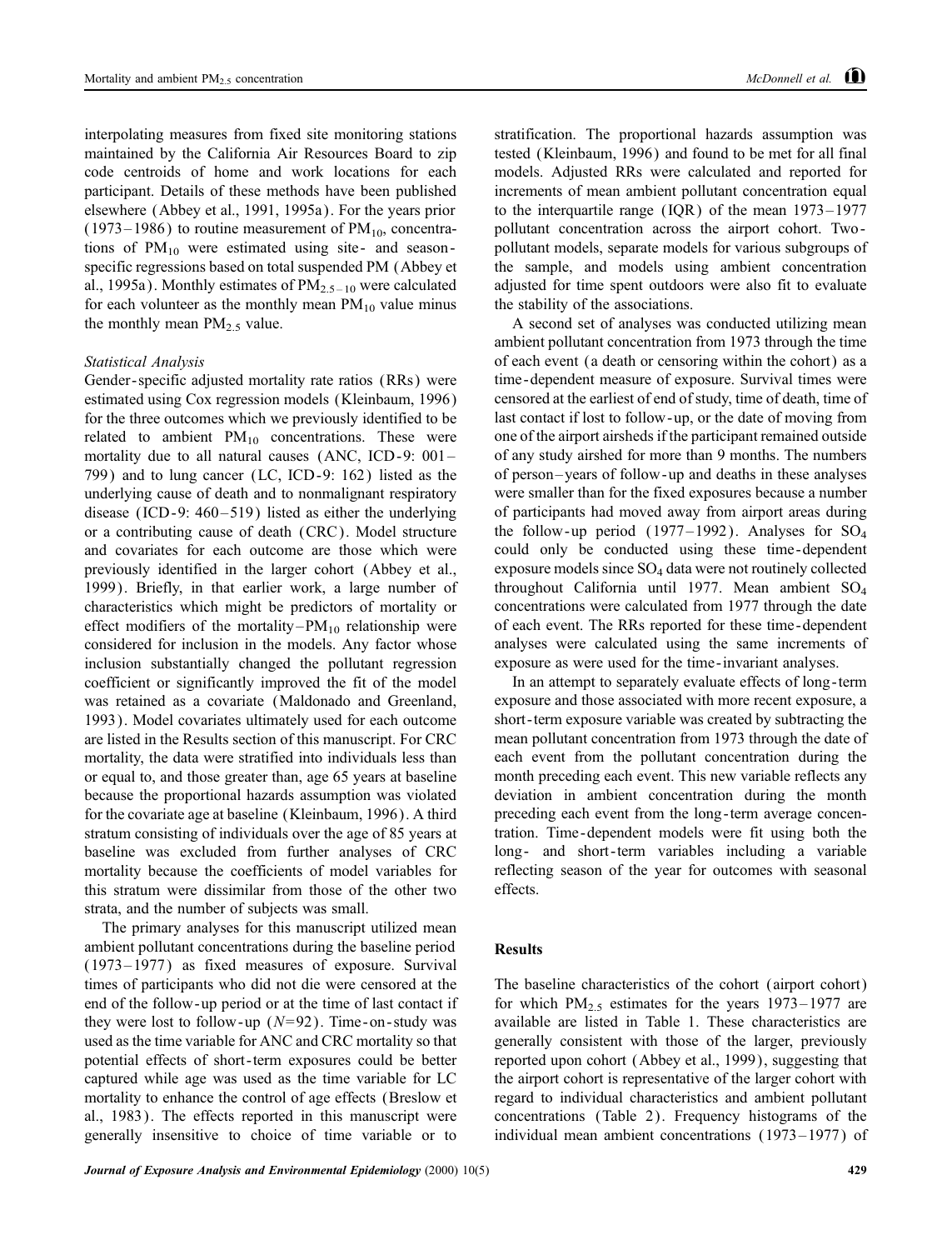| Female | Male |                                                                                                                                        |
|--------|------|----------------------------------------------------------------------------------------------------------------------------------------|
| 568    | 375  | Total deaths 1977-1992                                                                                                                 |
| 557    | 359  | All natural cause deaths (ICD-9: 001-799)                                                                                              |
| 146    | 98   | Deaths with any mention of nonmalignant respiratory disease as underlying or contributing cause of death (ICD-9: 460-519) <sup>a</sup> |
| 10     | 14   | Lung cancer deaths (ICD-9: 162)                                                                                                        |
| 59.3   | 58.3 | Age in years, mean                                                                                                                     |
| 14.3   | 36.5 | $%$ smoked in the past                                                                                                                 |
| 11.7   | 20.1 | Pack-years of smoking, mean for past smokers                                                                                           |
| 48.3   | 37.0 | % ever lived with smoker                                                                                                               |
| 20.0   | 16.2 | Years lived with smoker, mean <sup>b</sup>                                                                                             |
| 38.4   | 49.4 | % ever worked with smoker                                                                                                              |
| 11.2   | 15.8 | Years worked with smoker, mean <sup>b</sup>                                                                                            |
| 0.4    | 10.1 | % occupational exposure to fumes or dust for more than 10 years                                                                        |
| 13.2   | 14.4 | Years education, mean                                                                                                                  |
| 24.6   | 25.0 | Body mass index $\lceil$ (weight in kg)/(height in m) <sup>2</sup> ]), mean                                                            |
| 6.1    | 9.0  | % currently use alcoholic beverages                                                                                                    |
| 33.4   | 43.0 | % high total exercise level                                                                                                            |
| 8.9    | 17.3 | Hours outdoors per week, mean                                                                                                          |
| 45.6   | 40.2 | $%$ high antioxidant vitamin consumption from pills <sup>c</sup>                                                                       |
| 33.0   | 28.7 | % prior heart attack, stroke, diabetes, or high blood pressure                                                                         |

Table 1. Number of cause-specific deaths and baseline (1977) characteristics for airport cohort (2422 females, 1347 males).

<sup>a</sup>All death counts except this one are for underlying cause only.

<sup>b</sup>Mean of nonzero values.

<sup>c</sup>(At least daily consumption of vitamin A) or (>1000 mg vitamin C per week) or (>200 U vitamin E per week) or (1 or 2 multivitamin pills daily).

 $PM_{2.5}$ ,  $PM_{10}$  and  $PM_{2.5-10}$  are presented in Figure 1. The individuals exposed to the lowest ambient  $PM_{2.5}$  concentrations in this cohort lived in the airsheds represented by the San Diego, San Jose, Sacramento, and Alameda airports  $(1973-1977$  estimated mean PM<sub>2.5</sub> concentration at the airports=17.3, 17.7, 19.1, and 19.5  $\mu$ g/m<sup>3</sup>, respectively). Airsheds with moderate levels of  $PM_{2.5}$  (in  $\mu$ g/m<sup>3</sup>) were: Fresno (22.2), Los Angeles International (27.6), Bakers-

field (28.6), Long Beach (30.4), Ontario West (30.7), and Ontario Central (37.9). The airshed with the highest ambient  $PM_{2.5}$  concentrations was to the east of the Ontario airport (45.5  $\mu$ g/m<sup>3</sup>). During the study follow-up period, ambient  $PM_{2.5}$  concentrations decreased slightly in the areas with the highest concentrations while no consistent change was observed in the cleaner areas. The mean concentrations of pollutants of interest for this airport cohort at baseline

Table 2. Descriptive statistics and correlations for long-term average concentrations of pollutants estimated for study participants, 1973 through 1977.<sup>a</sup>

|                     | $PM_{10} (\mu g/m^3)$    | $PM_{2.5}$ ( $\mu$ g/m <sup>3</sup> ) | $PM_{2.5-10}$ ( $\mu g/m^3$ ) | Ozone $(ppb)$            | $SO2$ (ppb) | $NO2$ (ppb) | $SO_4$ ( $\mu$ g/m <sup>3</sup> ) |
|---------------------|--------------------------|---------------------------------------|-------------------------------|--------------------------|-------------|-------------|-----------------------------------|
| Number <sup>b</sup> | 3727                     | 3769                                  | 3727                          | 3766                     | 2685        | 3765        | 3311                              |
| Mean                | 59.2                     | 31.9                                  | 27.3                          | 25.3                     | 10.1        | 40.0        | 7.3                               |
| Std dev             | 16.8                     | 10.7                                  | 8.6                           | 6.2                      | 5.4         | 11.6        | 2.4                               |
| <b>IQR</b>          | 29.5                     | 24.3                                  | 9.7                           | 12.3                     | 6.8         | 19.5        | 2.0                               |
| $PM_{10}$           | 1.00                     | 0.90                                  | 0.83                          | 0.79                     | 0.29        | 0.07        | 0.45                              |
| PM <sub>2.5</sub>   | -                        | 1.00                                  | 0.50                          | 0.68                     | 0.18        | $-0.08$     | 0.33                              |
| $PM_{2.5-10}$       | $\overline{\phantom{0}}$ |                                       | 1.00                          | 0.70                     | 0.31        | 0.23        | 0.47                              |
| Ozone               | $\overline{\phantom{0}}$ |                                       |                               | 1.00                     | $-0.13$     | $-0.16$     | 0.25                              |
| SO <sub>2</sub>     | $\overline{\phantom{0}}$ |                                       |                               | $\overline{\phantom{0}}$ | 1.00        | 0.86        | 0.36                              |
| NO <sub>2</sub>     | $\overline{\phantom{a}}$ |                                       |                               |                          |             | 1.00        | 0.33                              |

Abbreviations: PM<sub>10</sub>=particles less than 10  $\mu$ m; PM<sub>2.5</sub>=particles less than 2.5  $\mu$ m; PM<sub>2.5-10</sub>=coarse fraction of PM<sub>10</sub>; std dev=standard deviation; IQR=interquartile range; ppb=parts per billion.

<sup>a</sup>Except SO<sub>4</sub>: 1977 through censor date.

<sup>b</sup>Number of subjects having at least 80% nonmissing monthly values for calculation of correlations between two pollutants varies from 2397 to 3766.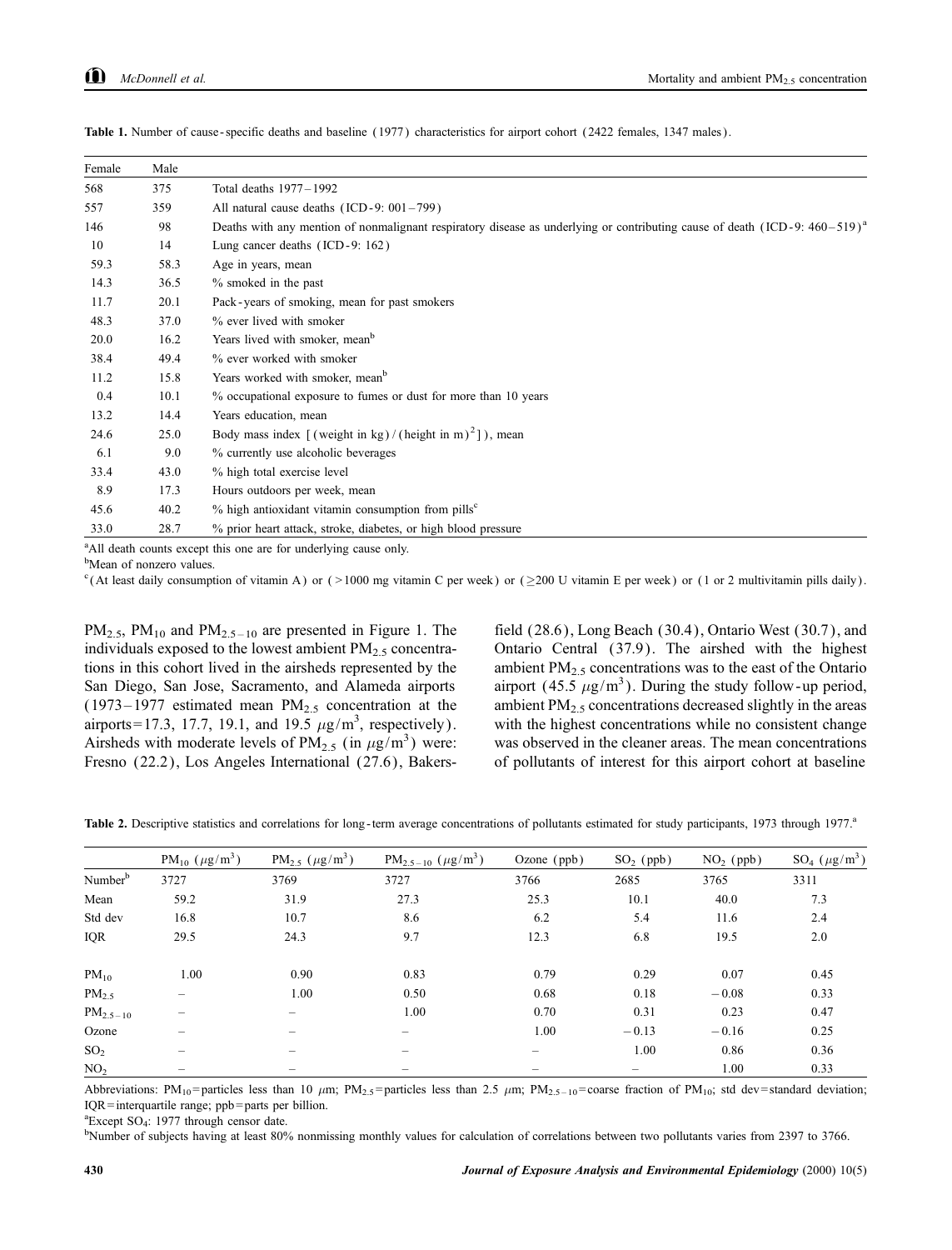



Figure 1.  $(A)$ ,  $(B)$ ,  $(C)$  Frequency distributions of mean ambient concentrations of  $PM_{2.5}$ ,  $PM_{10}$ , and  $PM_{2.5-10}$  for participants at study baseline (1973-1977).

 $(1973-1977)$  are provided in Table 2. The correlations of  $PM_{10}$  with  $PM_{2.5}$  and  $PM_{2.5-10}$  were high, while  $PM_{2.5}$  and  $PM_{2.5-10}$  were only modestly correlated. The correlations of  $PM_{2.5}$  with  $SO_2$  and  $SO_4$  were weak (Table 2).

The adjusted mortality RRs for ANC, CRC, and LC mortality for single pollutant models ( $PM_{10}$ ,  $PM_{2.5}$ , or  $PM_{2,5-10}$ ) and for models containing both  $PM_{2,5}$  and  $PM_{2,5-10}$  are presented in Table 3 for males. Covariates included in the models for each outcome are the same as described for the previous  $PM_{10}$  models (Abbey et al., 1999) and are listed in the footnotes to Table 3. Both the estimated values of the coefficients of the covariates (data not presented) and the RRs for an incremental increase in  $PM_{10}$  concentration for this smaller airport cohort are comparable to those previously reported for the larger cohort if the same exposure increment is used, suggesting that the airport cohort is representative of the larger cohort also with regard to both covariate and PM-mortality relationships. The wider confidence intervals for the airport cohort reflect the smaller number of deaths and personyears of follow-up. For females, relationships between  $PM_{10}$  or  $PM_{2.5}$  concentrations and mortality for the airport cohort are uniformly weak or inverse as had been previously reported for  $PM_{10}$  (Abbey et al., 1999). Data for females are therefore not presented, and the following results are applicable only to males.

For both ANC and CRC mortality in males,  $PM_{2.5}$  is more strongly related in the single-pollutant models to mortality than is  $PM_{2.5-10}$  (Table 3). In the models containing both  $PM_{2.5}$  and  $PM_{2.5-10}$ , any relationship of mortality with  $PM_{2.5-10}$  disappears while that of mortality with  $PM_{2.5}$  remains stable. A similar pattern appears to hold for LC mortality although one should draw conclusions with caution due to the small number of LC deaths  $(n=13)$  used for this model.

The relationship between ANC mortality and  $PM_{2.5}$  was not changed meaningfully by addition of either mean ambient concentration of ozone, sulfur dioxide, or nitrogen dioxide to the  $PM_{2.5}$  model. In the two-pollutant models, the RRs for an IQR increase in  $PM_{2.5}$  are 1.26 (0.89, 1.80), 1.23 (0.89, 1.71), and 1.27 (0.98, 1.65), respectively. For CRC mortality, addition of either sulfur dioxide or nitrogen dioxide to the  $PM_{2.5}$  model did not result in a change in the RRs for PM<sub>2.5</sub>. In the two-pollutant models the RRs for an IQR increment in  $PM_{2.5}$  are 1.57 (0.77, 3.18) and 1.56 (0.89, 2.72), respectively. Inclusion of ozone mean concentration in a two-pollutant model for CRC resulted in a decrease in the RR for  $PM_{2.5}$  (1.39 [0.65, 2.99]) with a resulting RR for an IQR increase of 12.3 ppb in ozone of 1.26 (0.64, 2.47). Inclusion of ozone,  $SO_2$  or  $NO_2$  in twopollutant models for LC resulted in either minimal reductions or increases in the RR for  $PM<sub>2</sub>$ ,

The relationship of mortality to  $PM_2$ , was further explored by dividing the cohort into three groups based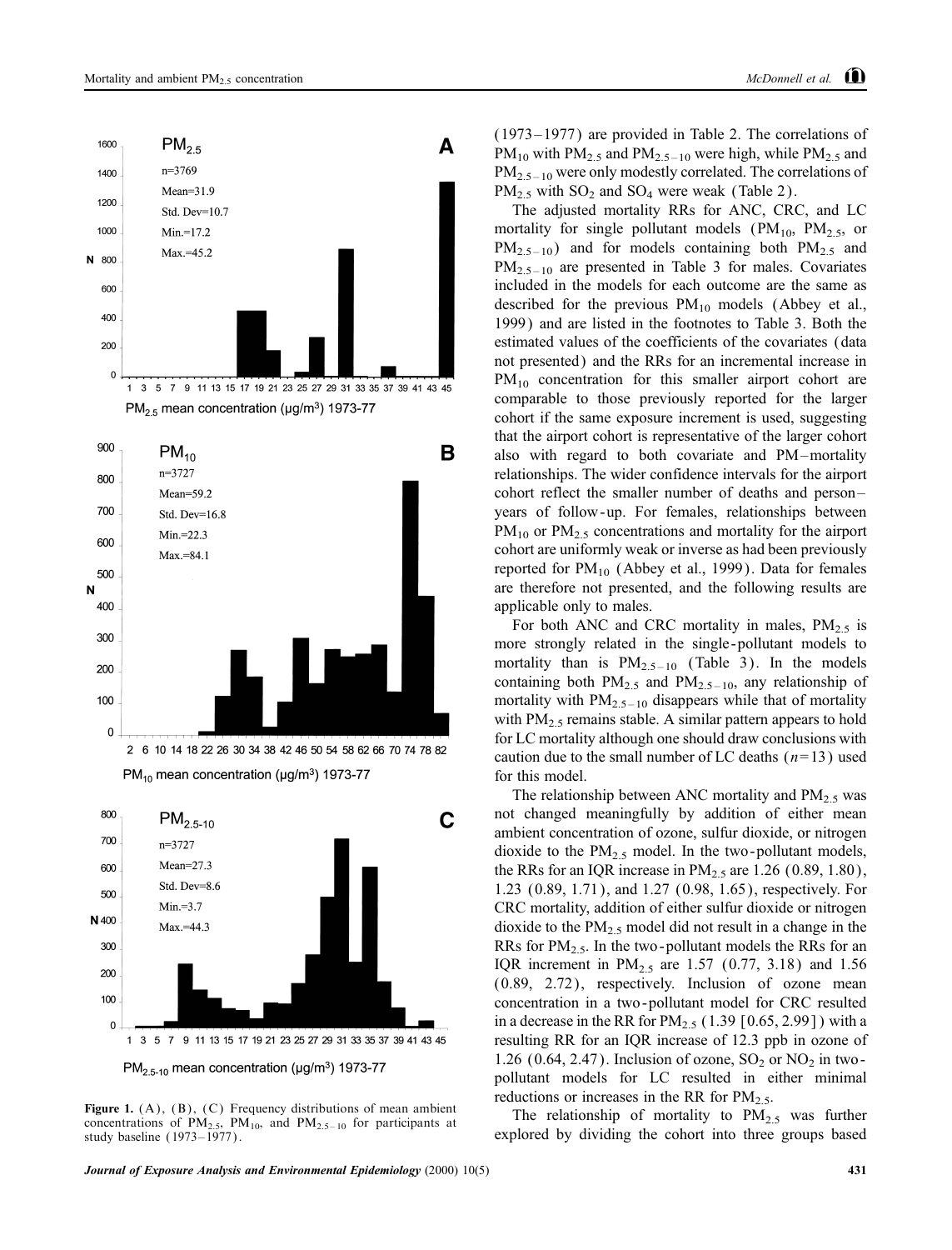| PM component average 1973-1977                                                                   | Increment <sup>a</sup> ( $\mu$ g/m <sup>3</sup> ) | RR (95% CI) single-pollutant | RR (95% CI) $PM_{2.5} + PM_{2.5-10}$ |
|--------------------------------------------------------------------------------------------------|---------------------------------------------------|------------------------------|--------------------------------------|
| All natural cause mortality for males <sup>b</sup> ( $n = 1266$ ; 316 deaths)                    |                                                   |                              |                                      |
| $PM_{2.5}$                                                                                       | 24.3                                              | $1.22(0.95-1.58)$            | $1.24(0.91-1.67)$                    |
| $PM_{10}$                                                                                        | 29.5                                              | $1.15(0.94-1.41)$            |                                      |
| $PM_{2.5-10}$                                                                                    | 9.7                                               | $1.05(0.92-1.20)$            | $0.99(0.84-1.16)$                    |
| Any mention of nonmalignant respiratory mortality for males <sup>c</sup> ( $n=1171$ ; 72 deaths) |                                                   |                              |                                      |
| $PM_{2.5}$                                                                                       | 24.3                                              | $1.64$ $(0.93, 2.90)$        | 1.55(0.80, 3.03)                     |
| $PM_{10}$                                                                                        | 29.5                                              | $1.48$ $(0.93, 2.34)$        |                                      |
| $PM_{2.5-10}$                                                                                    | 9.7                                               | 1.19(0.88, 1.62)             | $1.06$ $(0.74, 1.52)$                |
| Lung cancer mortality for males <sup>d</sup> ( $n = 1228$ ; 13 deaths)                           |                                                   |                              |                                      |
| $PM_{2.5}$                                                                                       | 24.3                                              | $2.23$ $(0.56, 8.94)$        | 2.10(0.45, 9.90)                     |
| $PM_{10}$                                                                                        | 29.5                                              | $1.84$ (0.59, 5.67)          |                                      |
| $PM_{2.5-10}$                                                                                    | 9.7                                               | 1.25(0.63, 2.49)             | 1.07(0.49, 2.31)                     |

Table 3. Adjusted mortality rate ratios by cause of death (1977–1992) for specific PM components from single- and two-pollutant models.

Abbreviations: PM=particulate matter; RR=rate ratio; 95% CI=95% confidence interval; PM<sub>25</sub>=particles less than 2.5  $\mu$ m; PM<sub>10</sub>=particles less than 10  $\mu$ m; PM<sub>2.5-10</sub>=coarse fraction of PM<sub>10</sub>.

<sup>a</sup>IQRs were used as increments.

<sup>b</sup>Covariates included age, years of education, pack-years of past smoking, history of high blood pressure, years lived with a smoker, and total exercise level. <sup>c</sup>Covariates included pack-years of past smoking, body mass index, total physical exercise, and age within age stratum. Models were stratified by age (<65)  $vs. >65$ ) and excluded over age 85 in 1977.

<sup>d</sup>Covariates included years of education, pack-years of past smoking, and alcohol use.

upon ambient PM<sub>2.5</sub> concentration (low  $\leq$  22  $\mu$ g/m<sup>3</sup> <med- $\lim_{m \to \infty}$  40  $\mu$ g/m<sup>3</sup> < high). For ANC, the RRs for those living in the areas of medium and high  $PM_2$ , concentrations are 1.23 (0.92, 1.64) and 1.29 (0.97, 1.71), respectively, compared to those living in the low areas. For CRC, the corresponding RRs are 1.03 (0.54, 1.95) and 1.64 (0.89, 3.04). Results for LC are not reported due to the small number of cases in each group.

We investigated the robustness of the observed relationships of PM<sub>2.5</sub> with ANC and CRC mortality by refitting the Cox models for various subgroups of male participants. We do not present the results for subgroups which include less than 20% of the total deaths for ANC and CRC mortality, nor do we present any results for LC mortality because of the small number of LC deaths. As can be seen in Table 4, the RR for an IQR increase in  $PM_{2.5}$  for each subgroup is generally similar to the RR for the overall airport cohort of males indicating that the observed mortality– $PM_{2.5}$  relationships are not due to uncontrolled confounding by the variables in Table 4. Although some small differences in RR were observed between the two levels of a given variable (e.g. history of respiratory disease for CRC mortality), the 95% confidence intervals overlap considerably, and we cannot identify with any certainty a subgroup for which mortality may be more strongly related to PM<sub>2.5</sub> concentration. In a further analysis,  $PM_{2.5}$  concentrations were adjusted downward by a factor of 0.8 based upon the amount of time participants reported spending indoors at baseline. Refitting these adjusted data resulted in RRs for ANC, CRC, and LC which are similar to and slightly larger than those reported for the unadjusted concentrations reported in Table 3.

Because some individuals moved from and among airsheds and because, on a yearly basis, pollutant levels in a given airshed may change, we decided to also conduct analyses in which pollutant concentration was treated as a time-dependent variable and was calculated for each individual as the mean of monthly data from 1973 (from 1977 for  $SO_4$ ) through the time of each event in the risk set. Because some participants moved from the airport areas during the period 1977–1992, the person–years of follow-up and the numbers of events which could be analyzed were smaller (male ANC deaths=174, male CRC deaths=46, male LC deaths=7). The confidence intervals are generally wider due to the reduced numbers of events, and the point estimates of the RRs for ANC  $(1.48 \t[1.03, 2.12])$  and for CRC  $(2.06 \t[0.96, 4.44])$ mortality for the same  $PM_{2.5}$  exposure increment (24.3)  $\mu$ g/m<sup>3</sup>) are somewhat larger than those reported in Table 3 for the analyses using 1973–1977 mean concentration as the exposure variable. Data for LC mortality are not presented due to the small number of LC deaths  $(n=7)$ . In two-pollutant models containing both PM<sub>2.5</sub> and  $PM_{2.5-10}$ , ANC mortality is related to  $PM_{2.5}$  (RR=1.46, CI=0.90, 2.38), but not to  $PM_{2.5-10}$  (RR=1.00,  $CI=0.77, 1.31$ ). Similarly, CRC mortality is related to PM<sub>2.5</sub> (RR=1.85, CI=0.69, 4.95), but not PM<sub>2.5-10</sub>  $(RR=1.08, CI=0.63, 1.86).$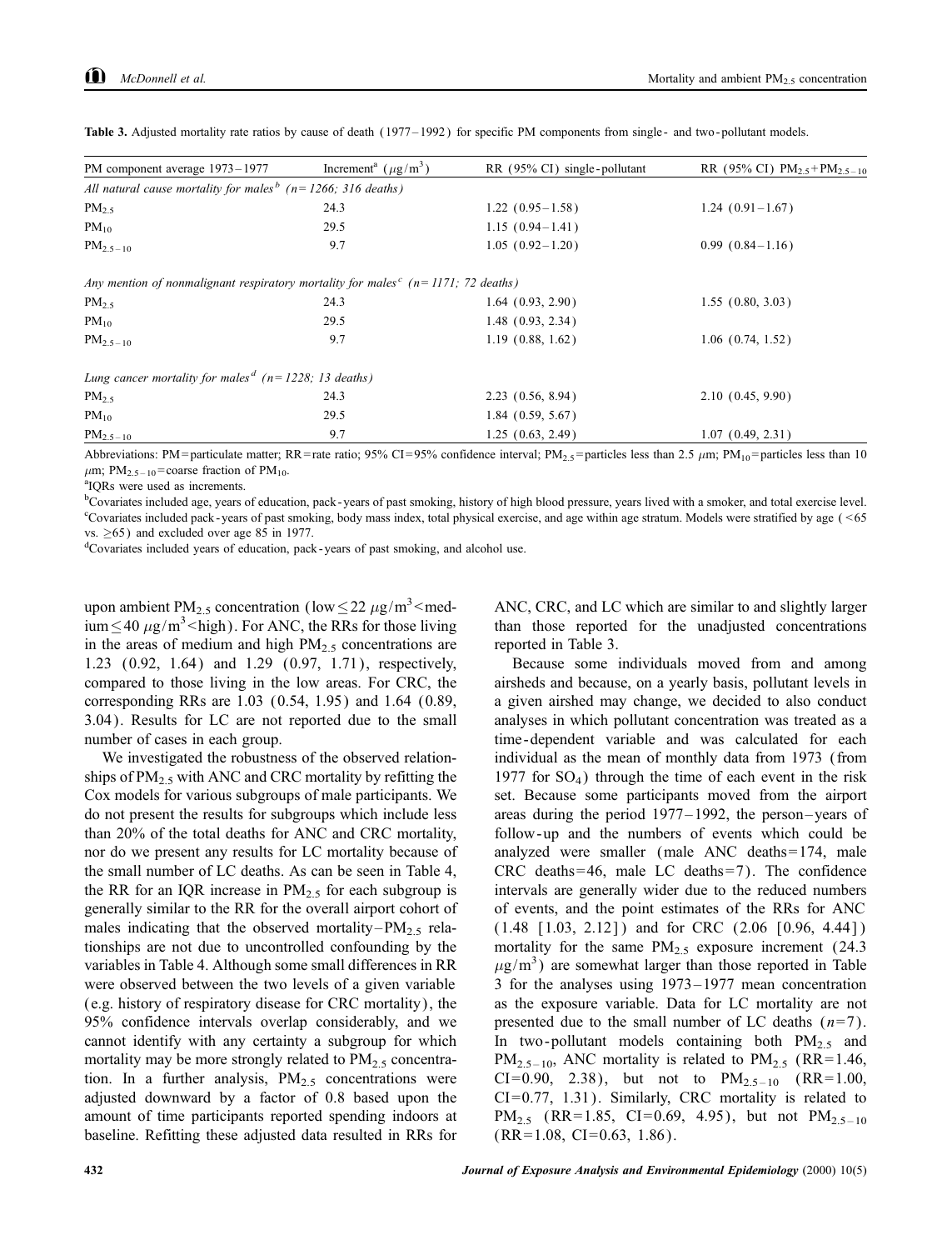**Table 4.** Adjusted ANC and CRC mortality rate ratios for males for a 24.3- $\mu$ g/m<sup>3</sup> increment in mean PM<sub>2.5</sub> (1973–1977) for various subgroups of participants.

| Independent variable   |                 | ANC mortality <sup>a</sup> |                       | CRC mortality <sup>b</sup> |                       |
|------------------------|-----------------|----------------------------|-----------------------|----------------------------|-----------------------|
|                        |                 | Deaths/ $n$                | RR (95% CI)           | Deaths/ $n$                | RR (95% CI)           |
| Overall                |                 | 321/1283                   | 1.24(0.96, 1.60)      | 73/1187                    | $1.66$ $(0.94, 2.92)$ |
| Past smoking           | Never           | 191/839                    | $1.23$ $(0.89, 1.70)$ | 40/774                     | 1.50(0.71, 3.19)      |
|                        | Ever            | 130/450                    | 1.31(0.87, 1.99)      | 33/419                     | $1.73$ $(0.72, 4.17)$ |
| Tobacco smoke exposure | None            | 133/449                    | 1.25(0.85, 1.84)      | 31/415                     | 1.29(0.56, 2.96)      |
|                        | Some            | 188/837                    | $1.22$ $(0.87, 1.71)$ | 43/780                     | 1.81(0.85, 3.85)      |
| Occupational exposure  | $\leq 10$ years | 284/1158                   | 1.33(1.01, 1.75)      | 64/1070                    | $2.02$ (1.08, 3.75)   |
| Alcohol use            | None            | 271/1114                   | $1.34$ $(1.01, 1.77)$ | 65/1040                    | $1.68$ $(0.92, 3.04)$ |
| Housing density        | High            | 283/1145                   | 1.39(1.06, 1.82)      | 65/1065                    | $2.03$ $(1.11, 3.71)$ |
| Antioxidant pills      | None/low        | 143/720                    | $1.12$ $(0.77, 1.65)$ | 30/668                     | 1.91(0.75, 4.84)      |
|                        | High            | 160/519                    | 1.31(0.91, 1.88)      | 40/486                     | 1.32(0.63, 2.79)      |
| CV disease history     | No              | 158/913                    | 1.19(0.82, 1.72)      | 36/845                     | 2.24(0.95, 5.24)      |
|                        | Yes             | 159/362                    | 1.30(0.91, 1.85)      | 37/327                     | $1.38$ $(0.62, 3.08)$ |
| Resp disease history   | No              | 262/1043                   | 1.25(0.94, 1.65)      | 58/969                     | 1.80(0.94, 3.45)      |
|                        | Yes             | 58/234                     | $1.26$ $(0.68, 2.31)$ | 15/213                     | 1.15(0.36, 3.68)      |

Abbreviations: PM<sub>2.5</sub> = particles less than 2.5  $\mu$ m; ANC=all natural cause; CRC=underlying or contributing nonmalignant respiratory cause; RR=rate ratio; 95% CI=95% confidence interval; CV disease history=history of myocardial infarction, high blood pressure, stroke, or diabetes at baseline; resp disease history=history of chronic bronchitis, asthma, or emphysema at baseline.

a Covariates included age, years of education, pack-years of past smoking, history of high blood pressure, years lived with a smoker, and total exercise level. <sup>b</sup>Covariates included pack-years of past smoking, body mass index, total physical exercise, and age within age stratum. Models were stratified by age (<65 vs.  $\geq 65$ ) and excluded over age 85 in 1977.

For ANC mortality, addition of either ozone or  $SO_2$  to a model containing  $PM_{2.5}$  did not result in a reduction in the RR for  $PM_{2.5}$ . In the two-pollutant model containing both  $PM_{2.5}$  and SO<sub>2</sub>, the RR for an IQR increment in SO<sub>2</sub> is 1.29  $(0.86, 1.91)$  suggesting a possible independent effect of SO<sub>2</sub> on mortality. For the two-pollutant model containing  $PM_{2.5}$  and SO<sub>4</sub>, the RR for PM<sub>2.5</sub> dropped to 1.33 (0.86, 2.05) while the RR for  $SO_4$  was 1.06 (0.88, 1.28). For CRC mortality, addition of either  $SO_2$  or  $SO_4$  to a model containing  $PM_{2.5}$  resulted in no change in the  $PM_{2.5}$ coefficient, and no independent positive association of either  $SO_2$  or  $SO_4$  with CRC mortality was observed. Ozone, however, is related to CRC mortality in both the single-pollutant ozone model (RR=2.02, CI=1.13, 3.60) and in the two-pollutant model  $(RR=1.91, CI=0.87, 4.18)$ with  $PM_{2.5}$ . Also the  $PM_{2.5}$  RR was much reduced in the two pollutant model  $(RR=1.11, CI=0.41, 3.04)$  with ozone. This analysis in which pollutant concentration is treated as a time-dependent variable suggests that CRC mortality is more strongly related to ozone concentration than to  $PM_{2.5}$  concentration.

In order to explore the question of whether mortality may be more closely related to recent  $PM_{2.5}$  concentrations compared to long-term concentrations, we reran the models including as time-dependent variables both long-term  $PM_{2.5}$  concentration (1973 to time of each event) and the difference between long-term  $PM_{2.5}$  concentration and the  $PM_{2.5}$  concentration for the month preceding each event.

We thus simultaneously evaluated the effect of long-term ambient concentration and the effect of recent (one month) deviations from the long-term average. The addition of the short-term concentration deviation did not result in a meaningful change  $($  > 10%) in the coefficient for the longterm  $PM_{2.5}$  concentration, nor was the short-term deviation term significant for either ANC or CRC mortality. Similar results were observed for 2- and 3-month deviations from the long-term average.

# **Discussion**

In a previous analysis of the AHSMOG cohort (Abbey et al., 1999), we observed that long-term ambient  $PM_{10}$ concentration was significantly, positively related to ANC, CRC, and LC mortality in males, but not in females. In this smaller airport cohort we have found  $PM_{10}$  relationships of similar magnitude for males and no relationships for females. Upon dividing  $PM_{10}$  into fine ( $PM_{2.5}$ ) and coarse  $(PM_{2,5-10})$  fractions, we observed for males that the relationships of PM<sub>2.5</sub> with ANC, CRC, and LC mortality were of similar or greater magnitude than the  $PM_{10}$ relationships (on the basis of an IQR increment in concentration), and we observed that  $PM_{2.5-10}$  was not related to these outcomes. We consistently found similar relationships between PM<sub>2.5</sub> and mortality in models containing both  $PM_{2.5}$  and  $PM_{2.5-10}$ , in models in which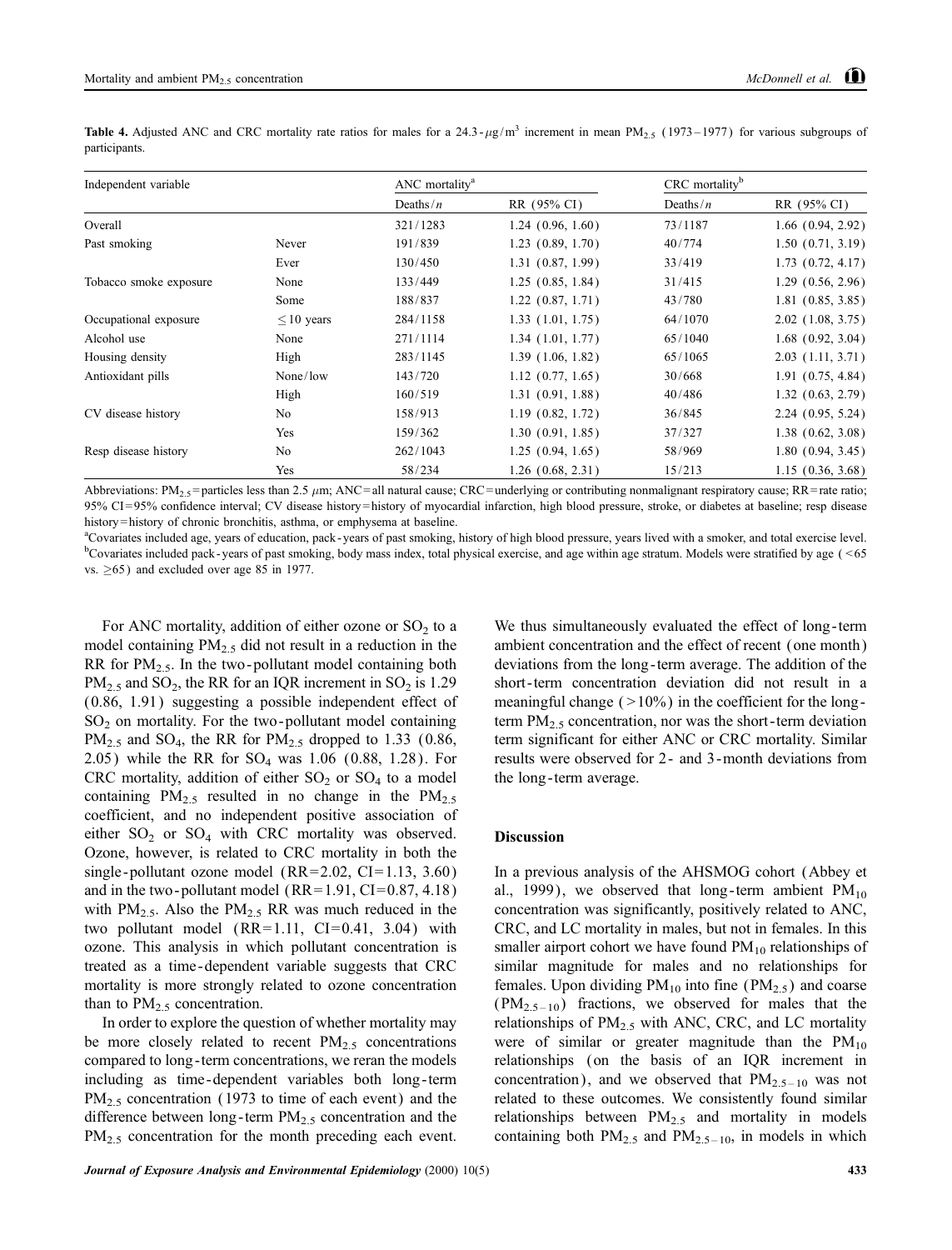ambient concentration was treated as a time-invariant and as a time-dependent exposure variable, in analyses of various subgroups of the cohort, and when adjusting ambient concentrations for amount of time spent indoors. Consistent with the weak correlations of  $PM_2$ , with  $SO_2$ and  $SO_4$  in this cohort, we found no evidence that the observed relationships of  $PM_{2.5}$  with mortality could be accounted for by confounding by  $SO_2$  or  $SO_4$ . In the timedependent, but not the time-invariant analyses, we did see some evidence for an independent association of  $SO<sub>2</sub>$  with ANC mortality. In the time-dependent analyses we also saw indications that CRC mortality may have been more strongly related to long-term concentrations of ozone than to  $PM_{2.5}$ . With this possible exception for CRC mortality, we interpret this body of evidence to indicate one of two things. Either the constituent(s) of  $PM_{10}$  that is responsible for the observed mortality associations in this cohort is contained primarily in the fine fraction of  $PM_{10}$  or these observations are the result of a relationship between mortality and an unmeasured compound(s) closely correlated with  $PM<sub>2.5</sub>$  or visibility.

The PM<sub>2.5</sub>-mortality relationships for the males in this cohort are generally consistent with the reported findings from the Six Cities Study (Dockery et al., 1993) in which a cohort of 8111 individuals were followed for approximately 15 years. In that study,  $PM_{2.5}$  was found in a combinedgender analysis to be related to ANC (RR=1.35 using the 24.3- $\mu$ g/m<sup>3</sup> increment of the AHSMOG study) and to LC (RR=1.51 for a 24.3- $\mu$ g/m<sup>3</sup> increment) mortality. Although we did not find a statistically significant relationship between  $PM_{10}$  and cardiopulmonary mortality in our previous paper, in the current analysis of the airport cohort, for cardiopulmonary mortality as the underlying cause of death we observed a RR=1.25 (CI=0.92, 1.71) for an IQR increment of  $PM_{2.5}$ , also consistent with that observed by Dockery *et al.* In contrast to our findings, mortality in the Six Cities Study was found to also be related to  $SO_4$  in single-pollutant models. In that study, however, SO<sub>4</sub> and PM<sub>2.5</sub> were highly correlated while for the AHSMOG study, these two pollutants were poorly correlated  $(r=0.33)$ . Similarly, the  $PM_{2.5}$  findings for males from the AHSMOG airport cohort were generally consistent with those from the American Cancer Society (ACS) cohort in which the 7year mortality of 552,138 adults living in 151 metropolitan areas was ascertained (Pope et al., 1995). In that study, for an equivalent increment (24.3  $\mu$ g/m<sup>3</sup>) in PM<sub>2.5</sub>, for males, RRs of 1.18 for ANC, 1.10 for LC, and 1.24 for cardiopulmonary mortality were observed. Again, in contrast to the AHSMOG results, Pope et al. (1995) observed that in single-pollutant models  $SO_4$  was significantly related to ANC, LC, and cardiopulmonary mortality for males.

In the previous manuscript,  $PM_{10}$  was not found to be significantly related to mortality for females of the

AHSMOG cohort (Abbey et al., 1999). In general, the observed relationships for specific causes of death were inverse or small. We observed the same phenomenon in the airport cohort, and did not observe any meaningful relationships between mortality and either  $PM_{10}$  or  $PM_{25}$ for females. No such gender differences were found in the Six Cities Study. In the ACS study, the particle–mortality relationship was present in males but not females for LC, but no gender differences were observed for the other outcomes. Although males in the AHSMOG study cohort spent more time outdoors than females, fine particles generally penetrate well into living spaces, and a significant difference in exposure based upon time outdoors is probably not the explanation. Males in this cohort did have a history of greater past smoking and had more occupational exposures than did females, and females tended to have diets higher in antioxidants than males. We have no convincing explanation, however, for the differences in the PM associations between the males and females of the AHSMOG cohort. This is an area in which further investigation is warranted.

In view of the frequent observations that short-term elevations of PM are associated with mortality (Dockery et al., 1992; Schwartz, 1993; Schwartz and Dockery, 1992; Loomis et al., 1999), and knowing that level of short-term PM exposure is usually well correlated with long-term ambient concentration, we wondered to what extent our findings of relationships between long-term exposure and mortality might reflect mechanisms or associations which were more short-term in nature. Although we did not attempt to estimate ambient  $PM_{2.5}$  concentrations for the 1-5 days immediately preceding death, we did add to the long-term model a variable which estimated the deviation of the ambient  $PM_2$ , concentration for the month prior to which death occurred from the long-term average concentration. We did not observe any meaningful relationships between the variable representing short-term deviations in  $PM_{2.5}$  concentrations and mortality, nor did we see a meaningful change in the RR for the long-term ambient  $PM_{2,5}$  concentration when we added the short-term variable. While we cannot rule out the presence of very short-term effects (e.g.  $1-5$  days), we found no evidence in this cohort that mortality was related to anything other than long-term concentration of  $PM_{2.5}$ . It is still not clear, however, whether exposure which occurs in the remote past or at an earlier stage of life is more or less strongly related to mortality than exposure which may have occurred more recently. This is an area in which further research is needed.

A limitation of this study is that ambient  $PM_{2.5}$ concentration was not measured directly for the duration of this study but was estimated from airport visibility which is also correlated with other pollutants including particles with diameter somewhat larger than 2.5  $\mu$ m. The estimates of daily  $PM_{2.5}$  used for this study, however, were based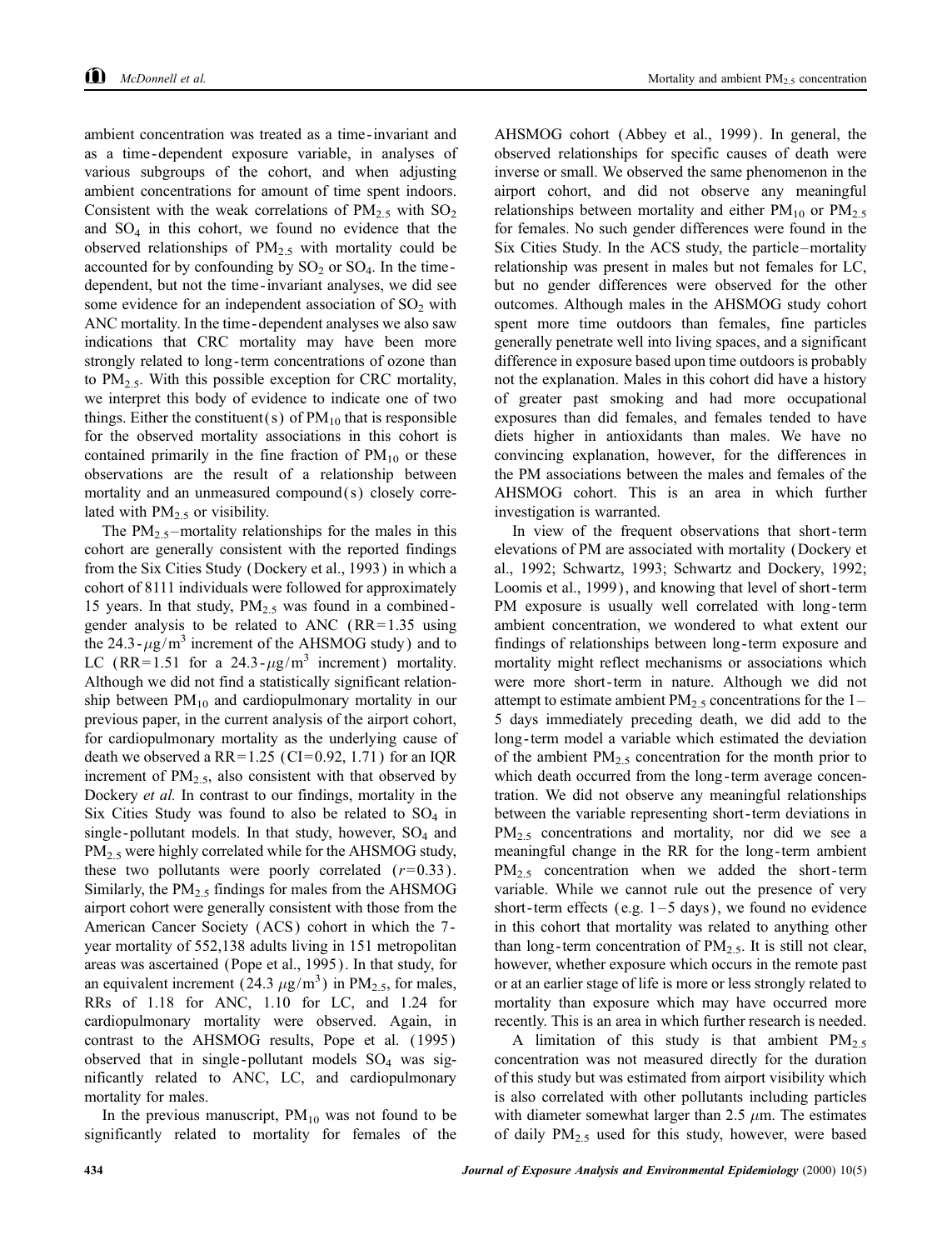upon site- and season-specific regression equations in which actual measures of ambient  $PM_2$ , were used to scale the daily measures of visibility. The methods and precision of using airport visibility for estimating ambient  $PM_{2.5}$ concentrations have been described for an earlier subset of these data (Abbey et al., 1995b). Using updated (1979– 1993)  $PM_{2,5}$  and visibility data, we calculated a splithalves correlation coefficient of 0.72 between daily measured and estimated  $PM_{2.5}$  at the monitoring sites. Another weakness in comparing the relative roles that  $PM_{2.5}$  and  $PM_{2.5-10}$  play in mortality associations is that the relative precision with which our estimates of ambient  $PM_{2.5}$  and  $PM_{2.5-10}$  reflect actual exposure to individuals is unknown. Estimation of ambient  $PM_{10}$  concentrations for individual participants has been discussed in detail in the previous manuscript (Abbey et al., 1999) and in an earlier methods paper (Abbey et al., 1995a), and a correlation coefficient  $(r)$  of 0.86 was found between estimated and measured monthly mean  $PM_{10}$  concentrations at monitoring stations located throughout the study area. The precision of the  $PM_{2.5-10}$  estimates across airsheds is unknown, however. Because  $PM_{2,5-10}$  is calculated as the difference of  $PM_{10}$  and  $PM_{2.5}$  concentrations, both estimated with error, under most circumstances one might expect ambient  $PM_{2,5-10}$  concentration to be estimated with less precision than ambient  $PM_{2.5}$  concentration. Furthermore, because small particles penetrate more effectively into indoor spaces than larger particles, one would expect personal exposure to be more precisely estimated by ambient  $PM_{2.5}$  concentrations than by ambient  $PM_{2.5-10}$  concentrations. Such imprecision in estimation of  $PM_{2,5-10}$  exposure could result in a bias towards the null and a finding of no relationship between the coarse fraction of  $PM_{10}$  and mortality where one actually exists. We thus cannot conclude with certainty that  $PM_{2.5-10}$  has no relationship to mortality. However, because the relationships of both  $PM_{10}$  and  $PM_{2.5}$  to mortality are of similar magnitude for equivalent IQR increments in concentration, and because addition of  $PM_{2.5-10}$  and other pollutants to the  $PM_{2.5}$  models does not change the  $PM_{2,5}$  association, we can conclude that the previously observed relationships of mortality with  $PM_{10}$ can be explained by an underlying relationship of mortality with the fine fraction of  $PM_{10}$ . As in any observational study, we cannot rule out the possibility that the associations observed with  $PM_{2.5}$  are the result of confounding by unmeasured pollutants which are closely correlated with  $PM_{2.5}$  or visibility, nor can we speculate about the characteristics or the specific size limits of the fine particle fraction which are most closely related to mortality. Other limitations of this study such as possible confounding by past tobacco smoke exposure, possible underreporting of current smoking, use of ambient concentrations rather than measures of personal exposure,

and measurement error of concentrations of pollutants other than  $PM_{2.5}$  and  $PM_{2.5-10}$  have been previously discussed (Abbey et al., 1999).

We concluded that the previously observed relationships between long-term  $PM_{10}$  concentrations and mortality in male members of the AHSMOG cohort can be explained by underlying relationships of ANC, CRC, and LC mortality with the fine fraction of  $PM_{10}$  (represented by  $PM_{2.5}$  in this analysis). Although neither sulfate nor  $SO<sub>2</sub>$  concentration appeared to be responsible for the  $PM_{2.5}$ -mortality associations, the  $PM_{2.5}$ –CRC mortality relationship may have been due to an underlying association between ozone and CRC mortality. We saw no evidence that the coarse fraction of  $PM_{10}$  was related to mortality. We could find no evidence that the association of long-term  $PM_{2.5}$  concentration to mortality was the result of an underlying relationship of short-term concentration to mortality, although our methods for testing this may have lacked sensitivity.

#### **Disclaimer**

Although the research described in this article has been supported by the United States Environmental Protection Agency through Cooperative Agreement CR819691, it has not been subjected to Agency review and therefore does not necessarily reflect the views of the Agency, and no official endorsement should be inferred. Mention of trade names or commercial products does not constitute endorsement or recommendation for use.

## **Acknowledgments**

The authors acknowledge the participants for their willingness to provide information over many years; Dane Westerdahl, John Moore, and Andy Alexis of the California Air Resources Board for their help in interpolating air pollution concentrations from monitoring stations to zip code centroids; Nona Grove for facilitating communication among the authors; Terence Gan for graphics support; and Robert Chapman for review and valuable suggestions.

#### **References**

- Abbey D.E. et al. Estimating cumulative ambient concentrations of air pollutants: description and precision of methods used for an epidemiological study. Arch. Environ. Health 1991: 46 (5): 281-287.
- Abbey D.E. et al. Long-term ambient concentrations of total suspended particulates, ozone, and sulfur dioxide and respiratory symptoms in a non-smoking population. Arch. Environ. Health 1993: 48: 33-46.
- Abbey D.E. et al. Estimated long-term ambient concentrations of  $PM_{10}$ and development of respiratory symptoms in a nonsmoking population. Arch. Environ. Health 1995a: 50 (2): 139-152.